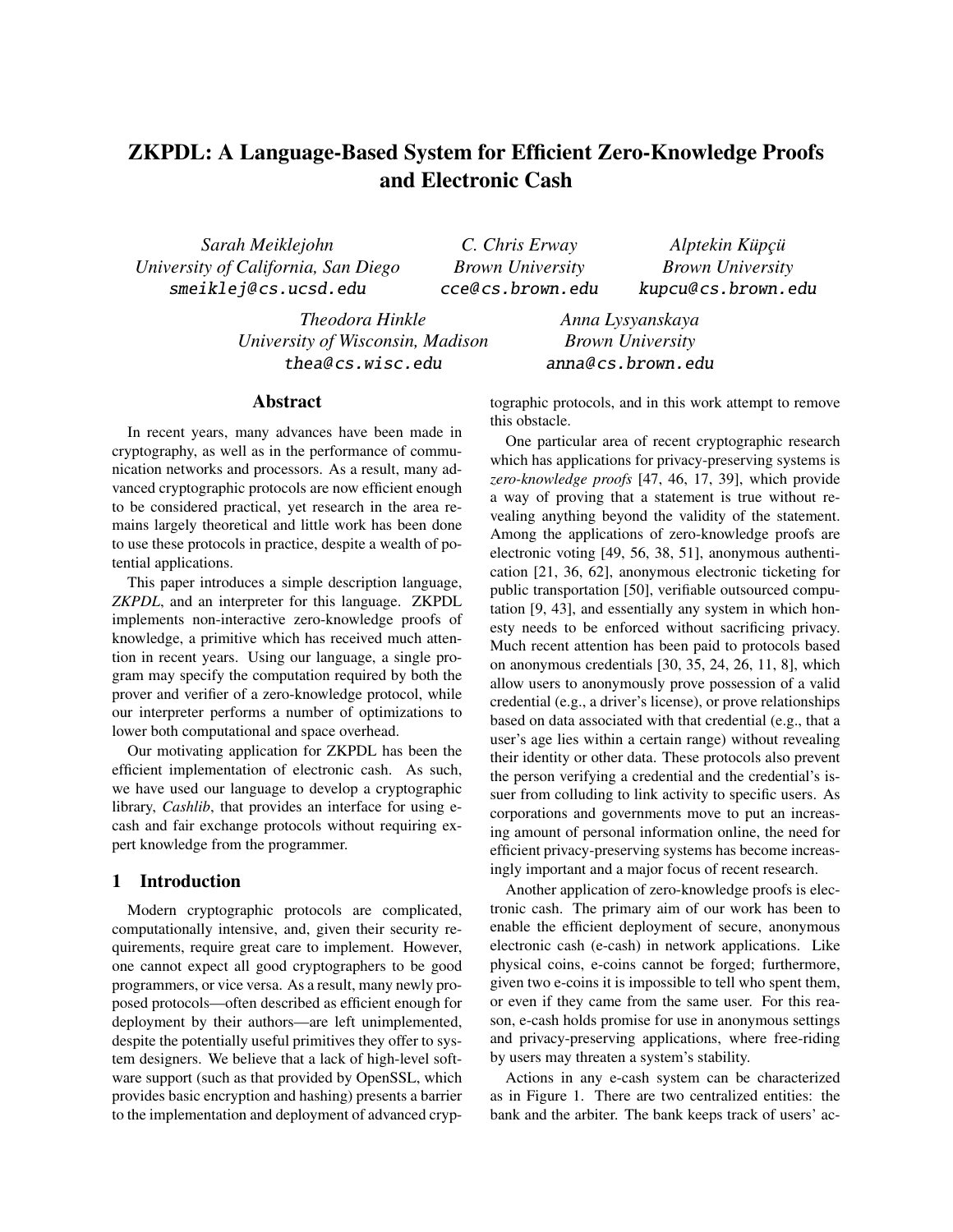

Figure 1: An overview of the entities involved in our e-cash system. Users may engage in buy or barter transactions, withdraw and deposit coins as necessary, and consult the arbiter for resolution only in the case of a dispute.

count balances, lets the users withdraw money, and accepts coin deposits. The arbiter (a trusted third party) resolves any disputes that arise between users in the course of their fair exchanges. Once the users have obtained money from the bank, they are free to exchange coins for items (or just barter for items) and in this way create an economy.

In previous work [10] we describe a privacypreserving P2P system based on BitTorrent that uses our e-cash and fair exchange protocols to incentivize users to share data. Here, the application of e-cash provides protection against selfish peers, as well as an incentive to upload for peers who have completed their download and thus have no need to continue participating. This system has been realized by our work on the Buy and Barter protocols, described in Section 6.2, which allow a user to fairly exchange e-coins for blocks of data, or barter one block of data for another.

These e-cash protocols can also be used for payments in other systems that face free-riding problems, such as anonymous onion routing [27]. In such a system, routers would be paid for forwarding messages using e-cash, thus providing incentives to route traffic on behalf of others in a manner similar to that proposed by Androulaki et al. [2]. Since P2P systems like these require each user to perform many cryptographic exchanges, the need to provide high performance for repeated executions of these protocols is paramount.

#### 1.1 Our contribution

In this paper, we hope to bridge the gap between design and deployment by providing a language, ZKPDL (Zero-Knowledge Proof Description Language), that enables programmers and cryptographers to more easily implement privacy-preserving protocols. We also provide a library, Cashlib, that builds upon our language to provide simple access to cryptographic protocols such as electronic cash, blind signatures, verifiable encryption, and fair exchange.

The design and implementation of our language and library were motivated by collaborations with systems researchers interested in employing e-cash in highthroughput applications, such as the P2P systems described earlier. The resulting performance concerns, and the complexity of the protocols required, motivated our library's focus on performance and ease of use for both the cryptographers designing the protocols and the systems programmers charged with putting them into practice. These twin concerns led to our language-based approach and work on the interpreter.

The high-level nature of our language brings two benefits. First, it frees the programmer from having to worry about the implementation of cryptographic primitives, efficient mathematical operations, generating and processing messages, etc.; instead, ZKPDL allows the specification of a protocol in a manner similar to that of theoretical descriptions. Second, it allows our library to make performance optimizations based on analysis of the protocol description itself.

ZKPDL permits the specification of many widelyused zero-knowledge proofs. We also provide an interpreter that generates and verifies proofs for protocols described by our language. The interpreter performs optimizations such as precomputation of expected exponentiations, translations to prevent redundant proofs, and caching compiled versions of programs to be loaded when they are used again on different inputs. More details on these optimizations are provided in Section 4.2.

Our e-cash library, Cashlib, described in Section 6, sits atop our language to provide simple access to higherlevel cryptographic primitives such as e-cash [27], blind signatures [25], verifiable encryption [28], and optimistic fair exchange [10, 52]. Because of the modular nature of our language, we believe that the set of primitives provided by our library can be easily extended to include other zero-knowledge protocols.

Finally, we hope that our efforts will encourage programmers to use (and extend) our library to implement their cryptographic protocols, and that our language will make their job easier; we welcome contribution by our fellow researchers in this effort. Documentation and source code for our library can be found online at http: //github.com/brownie/cashlib.

# 2 Cryptographic Background

There are two main modern cryptographic primitives used in our framework: *commitment schemes* and *zero-*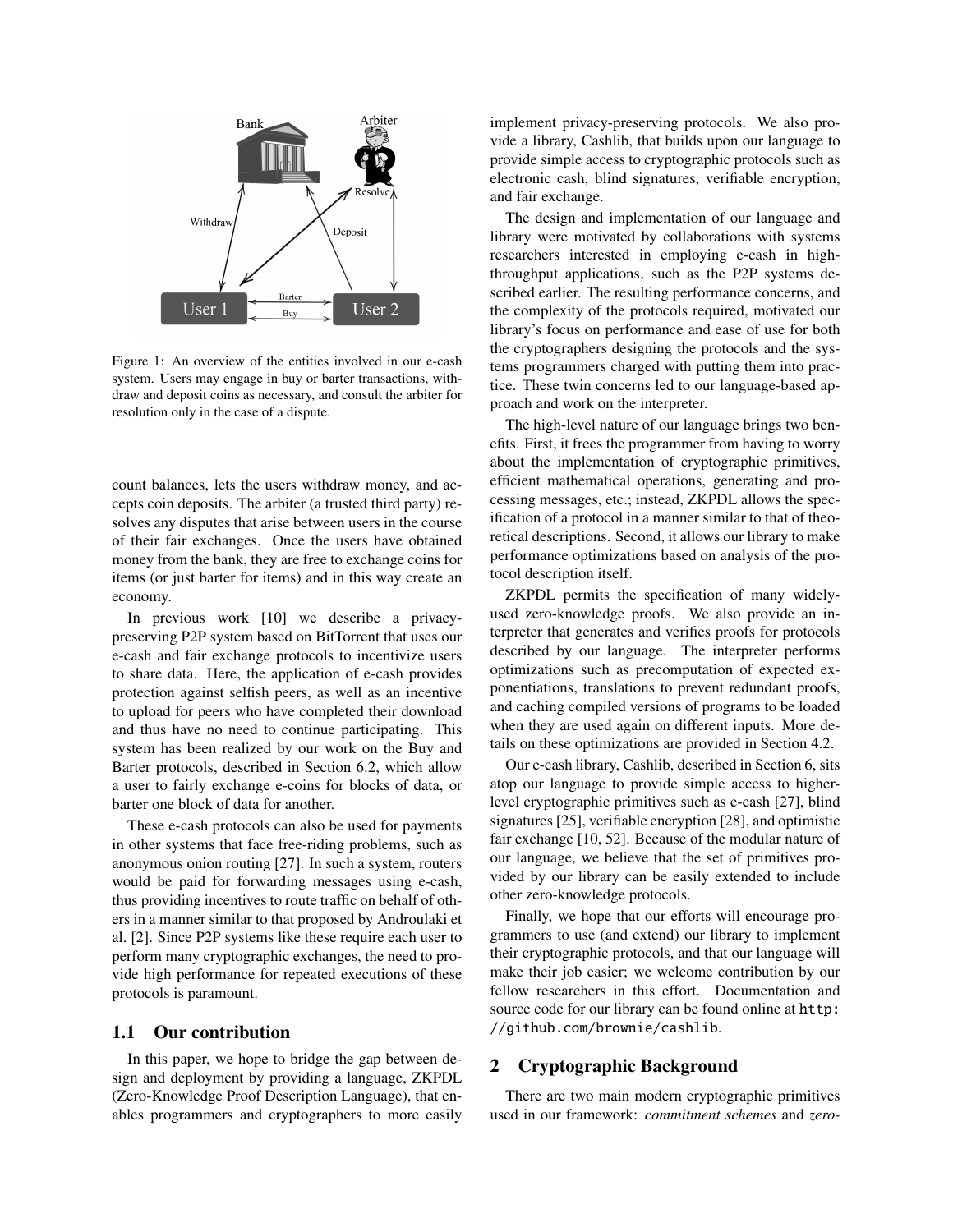*knowledge proofs*. Briefly, a commitment scheme can be thought of as cryptographically analogous to an envelope. When a user Alice wants to commit to a value, she puts the value in the envelope and seals it. Upon receiving a commitment, a second user Bob cannot tell which value is in the envelope; this property is called *hiding* (in this analogy, let's assume Alice is the only one who can open the envelope). Furthermore, because the envelope is sealed, Alice cannot sneak another value into the envelope without Bob knowing: this property is called *binding*. To eventually reveal the value inside the envelope, all Alice has to do is open it (cryptographically, she does this by revealing the private value and any randomness used to form the commitment; this collection of values is aptly referred to as the *opening* of the commitment). We employ both Pedersen commitments [65] and Fujisaki-Okamoto commitments [42, 37], which rely on the security of the Discrete Log assumption and the Strong RSA assumption respectively.

Zero-knowledge proofs [47, 46] provide a way of proving that a statement is true to someone without that person learning anything beyond the validity of the statement. For example, if the statement were "I have access to this sytem" then the verifier would learn only that I really do have access, and not, for example, how I gain access or what my access code is. In our library, we make use of sigma proofs [34], which are three-message proofs that achieve a weaker variant of zero-knowledge known as *honest-verifier zero-knowledge*. We do not implement sigma protocols directly; instead, we use the Fiat-Shamir heuristic [41] that transforms sigma protocols into noninteractive (fully) zero-knowledge proofs, secure in the random oracle model [13].

A primitive similar to zero-knowledge is the idea of a *proof of knowledge* [12], in which the prover not only proves that a statement is true, but also proves that it knows a reason why the statement is true. Extending the above example, this would be equivalent to proving the statement "I have access to the system, and I know a password that makes this true."

In addition to these cryptographic primitives, our library also makes uses of hash functions (both universal one-way hashes [61] and Merkle hashes [60]), digital signatures [48], pseudo-random functions [45], and symmetric encryption [33]. The security of the protocols in our library relies on the security of each of these individual components, as well as the security of any commitment schemes or zero-knowledge proofs used.

#### 3 Design

The design of our library and language arose from our initial goal of providing a high-performance implementation of protocols for e-cash and fair exchange for use in applications such as those described in the introduction. For these applications, the need to support many repeated interactions of the same protocol efficiently is a paramount concern for both the bank and the users. In the bank's case, it must conduct withdraw and deposit protocols with every user in the system, while in the user's case it is possible that a user would want to conduct many transactions using the same system parameters.

Motivated by these performance requirements, we initially developed a more straightforward implementation of our protocols using C++ and GMP [44], but found that our ability to modify and optimize our implementation was hampered by the complexity of our protocols. High-level changes to protocols required significant effort to re-implement; meanwhile, potentially useful performance optimizations became difficult to implement, and there was no way to easily extend the functionality of the library.



Figure 2: Usage of a ZKPDL program: the same program is compiled separately by the prover and verifier, who may also be provided with a set of fixed public parameters. This produces an Interpreter object, which can be used by the prover to prove to a verifier that his private values satisfy a certain set of relationships. Serialization and processing of proof messages are provided by the library. Once compiled, an interpreter can be re-used on different private inputs, using the same public parameters that were originally provided.

These difficulties led to our current design, illustrated in Figure 2. Our system allows a pseudocode-like description of a protocol to be developed using our description language, ZKPDL. This program is compiled by our interpreter, and optionally provided a list of public parameters, which are "compiled in" to the program. At compile time, a number of transformations and optimizations are performed on the abstract syntax tree produced by our parser, which we developed using the ANTLR parser generator [64]. Once compiled, these interpreter objects can be used repeatedly by the prover to generate zero-knowledge proofs about private values, or by the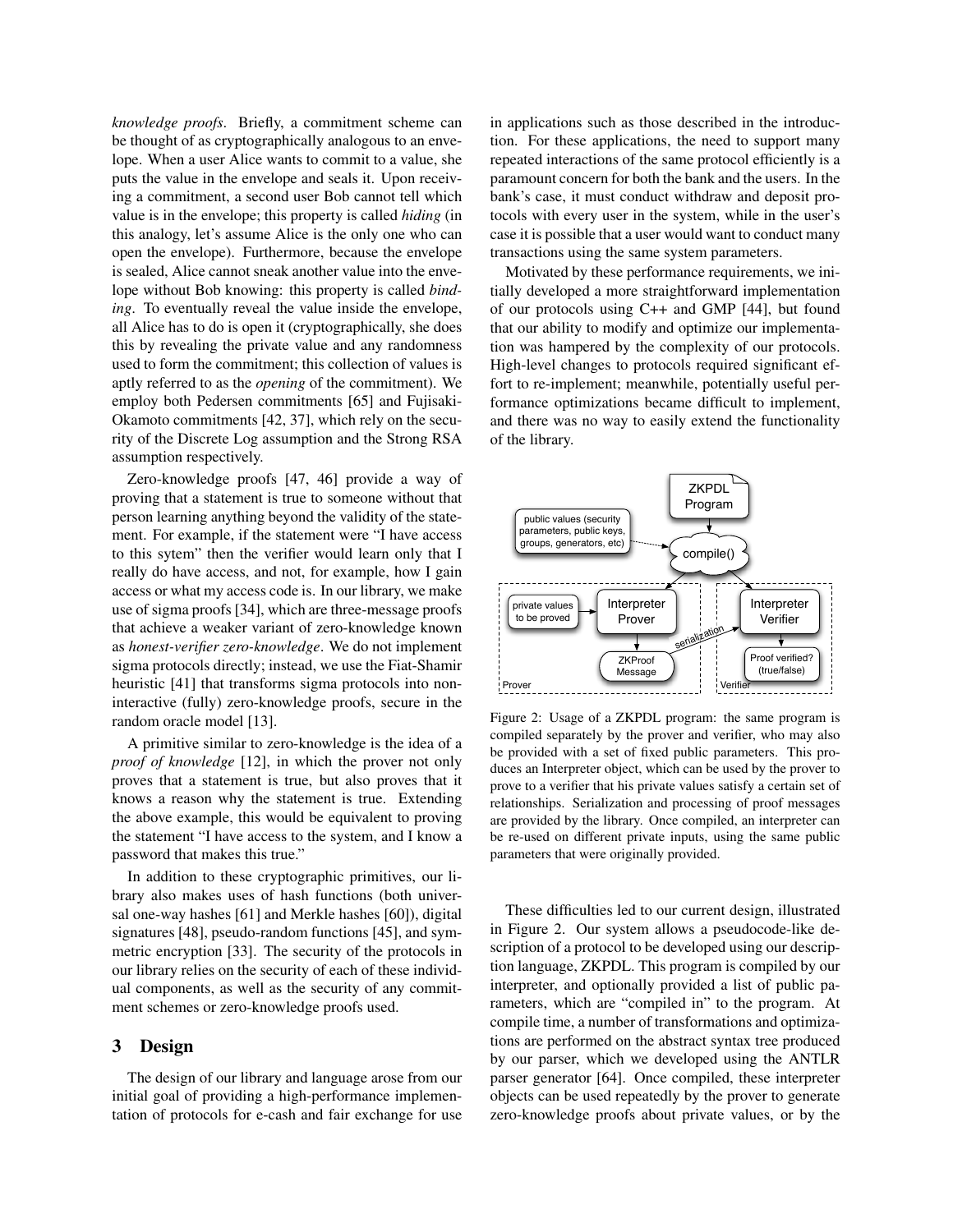verifier to verify these proofs.

Key to our approach is the simplicity of our language. It is not Turing-complete and does not allow for branching or conditionals; it simply describes the variables, equations, and relationships required by a protocol, leaving the implementation details up to the interpreter and language framework. This framework, described in the following section, provides C++ classes that parse, analyze, optimize, and interpret ZKPDL programs, employing many common compiler techniques (e.g., constant substitution and propagation, type-checking, providing error messages when undefined variables are used, etc.) in the process. We are able to understand and transform mathematical expressions into forms that provide better performance (e.g., through techniques for fixed-base exponentiation), and recognize relationships between values to be proved in zero-knowledge. All of these lowlevel optimizations, as well as our high-level primitives, should enable a programmer to quickly implement and evaluate the efficiency of a protocol.

We also provide a number of C++ classes that wrap ZKPDL programs into interfaces for generating and verifying proofs, as well as marshaling them between computers. We build upon these wrappers to additionally provide Cashlib, a collection of interfaces that allows a programmer to assume the role of buyer, seller, bank, or arbiter in a fair exchange system based on endorsed e-cash [27], as seen in Figure 1 and described in Section 5.3.

#### 4 Implementation of ZKPDL

To enable implementation of the cryptographic primitives discussed in Section 2, we have designed a programming language for specifying zero-knowledge protocols, as well as an interpreter for this language. The interpreter is implemented in C++ and consists of approximately 6000 lines of code. On the prover side, the interpreter will output a zero-knowledge proof for the relations specified in the program; on the verifier side, the interpreter will be given a proof and verify whether or not it is correct. Therefore, the output of the interpreter depends on the role of the user, although the program provided to the interpreter is the same for both.

## 4.1 Overview

Here we provide a brief overview of some fundamental language features to give an idea of how programs are written; a full grammar for our language, containing all of its features, can be found in our documentation available online, and further sample programs can be found in Section 5. A program can be broken down into two blocks: a computation block and a proof block. Each of these blocks is optional: if a user just wants a calculator for modular (or even just integer) arithmetic then he will specify just the computation block; if, on the other hand, he has all the input values pre-computed and justs wants a zero-knowledge proof of relations between these values, he will specify just the proof block. Here is a sample program written in our language (indentations are included for readability, and are not required syntax).

|                | sample.zkp                                              |
|----------------|---------------------------------------------------------|
|                | computation: // compute values required for proof       |
| $\overline{c}$ | given: // declarations                                  |
| 3              | group: $G = \langle q, h \rangle$                       |
| $\overline{4}$ | exponents in $G: x[2:3]$                                |
| 5              | compute: // declarations and assignments                |
| 6              | random exponents in $G: r[1:3]$                         |
| $\overline{7}$ | $x_1 := x_2 * x_3$                                      |
| 8              | for(i, 1:3, c_i := $q^x$ _i * h^r_i)                    |
| 9              |                                                         |
| 10             | proof:                                                  |
| 11             | given: // declarations of public values                 |
| 12             | qroup: $G = \langle q, h \rangle$                       |
| 13             | elements in $G: C[1:3]$                                 |
| 14             | for(i, 1:3, commitment to x_i: c_i = $g^x$ x_i * h^r_i) |
| 15             | prove knowledge of: // declarations of private values   |
| 16             | exponents in G: $x[1:3]$ , $r[1:3]$                     |
| 17             | such that: // protocol specification; i.e. relations    |
| 18             | $x 1 = x 2 * x 3$                                       |
|                |                                                         |

In this example, we are proving that the value  $x_1$  contained within the commitment  $c_1$  is the product of the two values  $x_2$  and  $x_3$  contained in the commitments  $c_2$ and  $c_3$ . The program can be broken down in terms of how variables are declared and used, and the computation and proof specifications. Note that some lines are repeated across the computation and proof blocks, as both are optional and hence considered independently.

#### 4.1.1 Variable declaration

Two types of variables can be declared: group objects and numerical objects. Names of groups must start with a letter and cannot have any subscripts; sample group declarations can be seen in lines 3 and 12 of the above program. In these lines, we also declare the group generators, although this declaration is optional (as we will see later on in Section 5, it is also optional to name the group modulus).

Numerical objects can be declared in two ways. The first is in a list of variables, where their type is specified by the user. Valid types are element, exponent (which refer respectively to elements within a finite-order group and the corresponding exponents for that group), and integer; it should be noted that for the first two of these types a corresponding group must also be specified in the type information (see lines 4 and 13 for an example). The other way in which variables can be declared is in the compute block, where they are declared as they are being assigned (meaning they appear on the left-hand side of an equation), which we can see in lines 7 and 8. In this case, the type is inferred by the values on the right-hand side of the equation; a compile-time exception will be thrown if the types do not match up (for example, if elements from two different groups are being multiplied).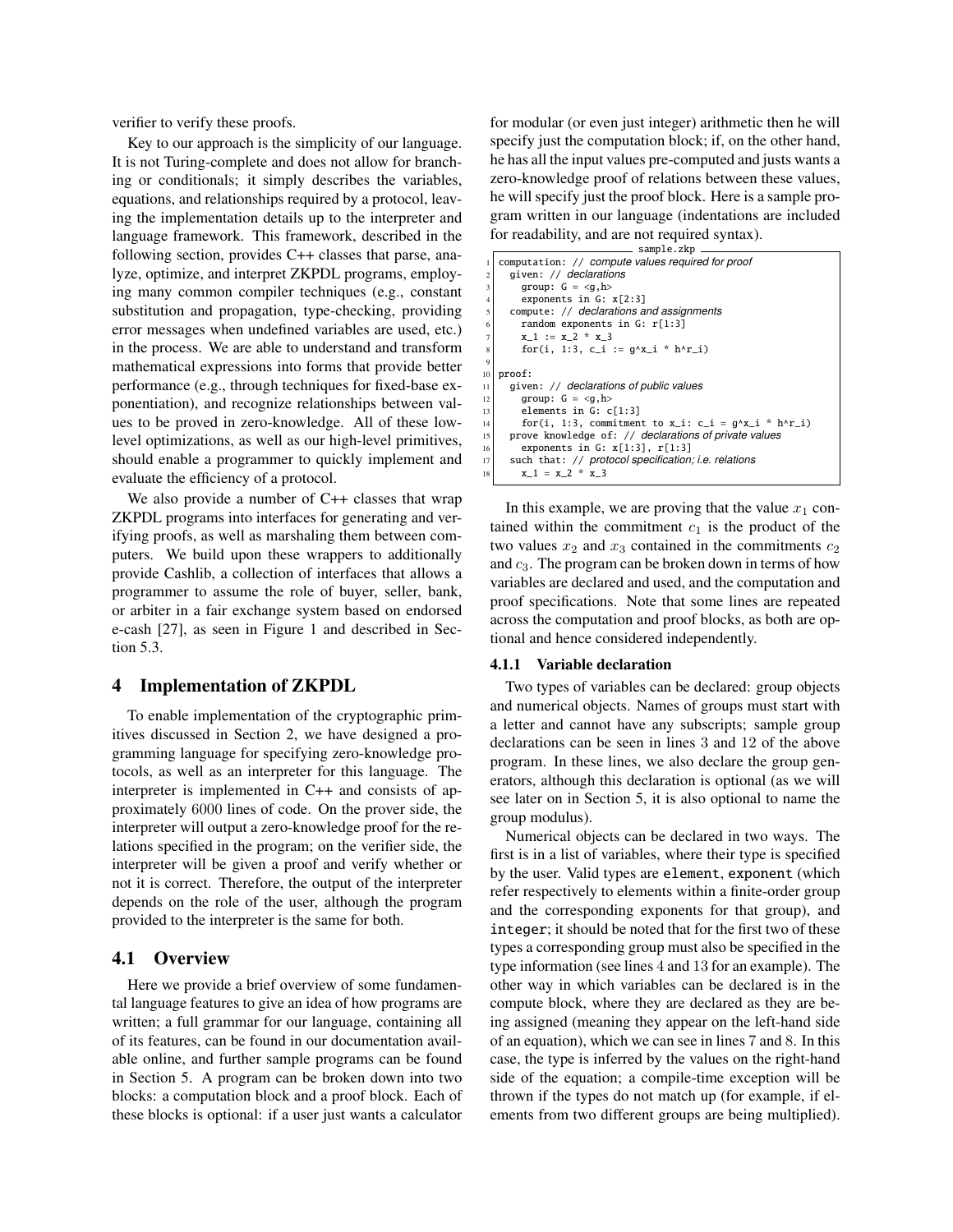Numerical variables must start with a letter and are allowed to have subscripts.

#### 4.1.2 Computation

The computation block breaks down into two blocks of its own: the given block and the compute block. The given block specifies the parameters, as well as any values that have already been computed by the user and are necessary for the computation (in the example, the group G can be considered a system parameter and the values x\_2 and x\_3 are just needed for the computation).

The compute block carries out the specified computations. There are two types of computations: picking a random value, and defining a value by setting it equal to the right-hand side of an equation. We can see an example of the former in line 6 of our sample program; in this case, we are picking three random exponents in a group (note  $r[1:3]$  is just syntactic sugar for writing  $r_1$ ,  $r_2$ ,  $r_3$ ). We also support picking a random integer from a specified range, and picking a random prime of a specified length (examples of these can be found in Section 5). As already noted, lines 7 and 8 provide examples of lines for computing equations. In line 8, the for syntax is again just syntactic sugar; this time to succintly specify the relations  $c_1 = g^x x_1^+ h^x$ .  $c_2 = g'x_2'h'r_2$ , and  $c_3 = g'x_3'h'r_3$ . We have a similar for syntax for specifying products or sums (much like  $\prod$  or  $\sum$  in conventional mathematical notation), but neither of these for macros should be confused with a for loop in a conventional programming language.

#### 4.1.3 Proof specification

The proof block is comprised of three blocks: the given block, the prove knowledge of block, and the such that block. In the given block, the parameters for the proof are specified, as well as the public inputs known to both the prover and verifier for the zero-knowledge protocol. In the prove knowledge of block, the prover's private inputs are specified. Finally, the such that block specifies the desired relations between all the values; the zero-knowledge proof will be a proof that these relations are satisfied. We currently support four main types of relations:

- Proving knowledge of the opening of a commitment [67]. We can prove openings of Pedersen [65] or Fujisaki-Okamoto commitments [42, 37]. In both cases we allow for commitments to multiple values.
- Proving equality of the openings of different commitments. Given any number of commitments, we can prove the equality of any subset of the values contained within the commitments.
- Proving that a committed value is the product of two

other committed values [37, 18]. As seen in our sample program, we can prove that a value  $x$  contained within a commitment is the product of two other values  $y, z$  contained within two other commitments; i.e.,  $x = y \cdot z$ . As a special case, we can also prove that  $x = y^2$ .

• Proving that a committed value is contained within a public range [18, 55]. We can prove that the value  $x$  contained within a given commitment satisfies  $lo \leq x < hi$ , where lo and hi are both public values.

There are a number of other zero-knowledge proof types (e.g., proving a value is a Blum integer, proving that committed values satisfy some polynomial relationship, etc.), but we chose these four based on their wide usage in applications, in particular in e-cash and anonymous credentials. We note, however, that adding other proof types to the language should require little work (as mentioned in Section 4.2), as we specifically designed the language and interpreter with modularity in mind.

#### 4.1.4 Sample usage

In addition to showing a sample program, we would also like to demonstrate a sample usage of our interpreter API. In order to use the sample ZKPDL program from Section 4.1, one could use the following C++ code (assuming there are already numerical variables named x2 and x3, and a group named G):

```
group_map g;
variable_map v;
g['G''] = G;v['x_2"] = x2;v['x_3"] = x3;InterpreterProver prover;
// compiles program with groups
prover.check("sample.zkp", g);
// computes intermediate values needed for proof
prover.compute(v);
// computes and outputs proof
ProofMessage proofMsg = (prover.getPublicVariables(),
                         prover.computeProof());
```
The method is the same for all programs: any necessary groups and/or variables are inserted into the appropriate maps, which are then passed to the interpreter. Note that the group map in this case is passed to the interpreter at "compile time" so that it may pre-compute powers of group generators to be used for exponentiation optimizations (described in the next section); however, both the group and variable maps may be provided at "compute time." Any syntactic errors will be caught at compile time, but if the inputs provided at compute time are not valid for the relations being proved, the proof will be computed anyway and the error will be caught by the verifier. The ProofMessage is a serializable container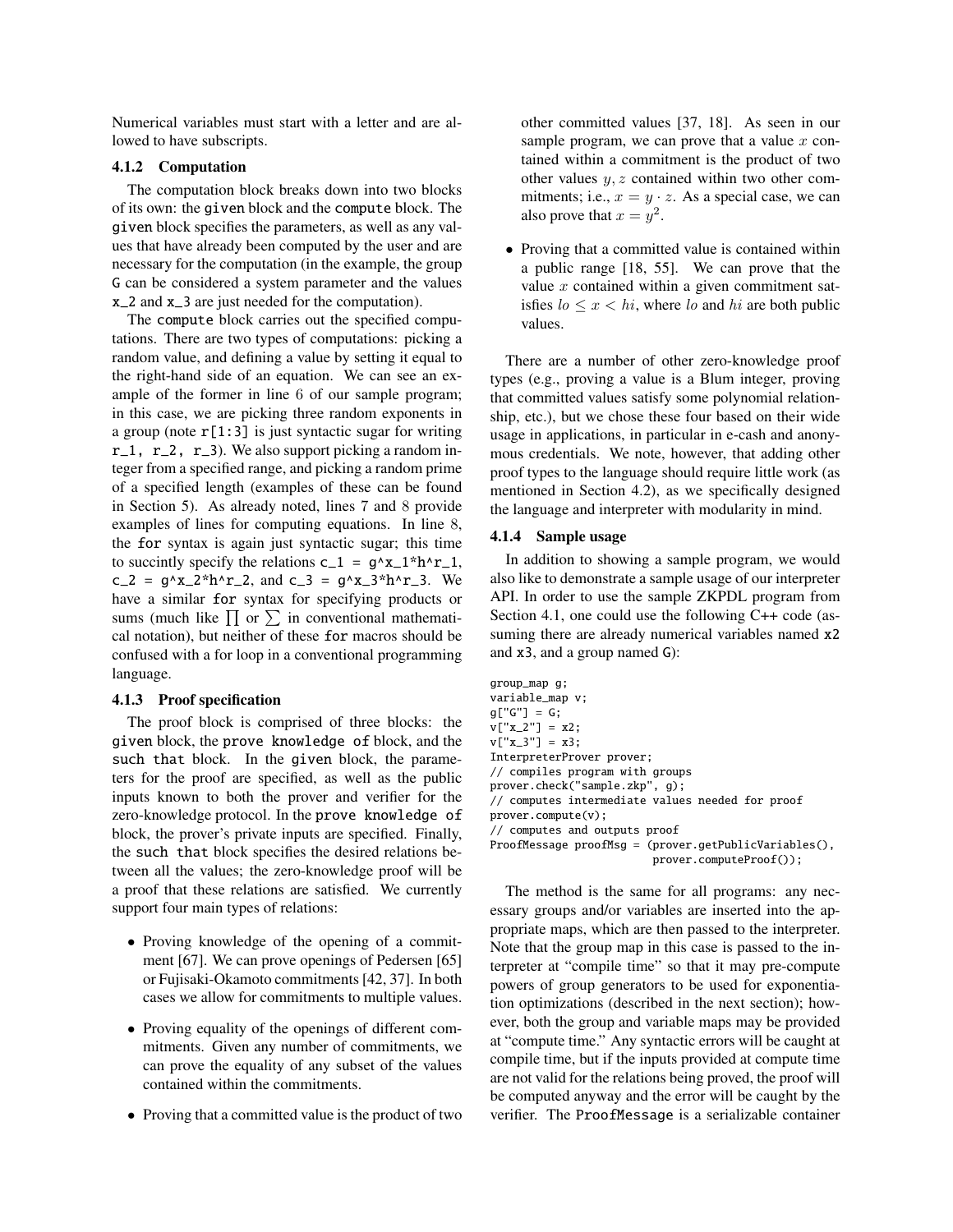for the zero-knowledge proof and any intermediate values (e.g., commitments and group bases) that the verifier might need to verify the proof.

The method is almost identical for the verifier:

```
group_map g;
variable_map v;
g['G''] = G;InterpreterVerifier verifier;
verifier.check("sample.zkp", g);
verifier.compute(v, proofMsg.publics);
bool verified = verifier.verify(proofMsg.proof);
```
As we can see, the main difference is that the verifier uses both its own public inputs and the prover's public values at compute time (with its own inputs always taking precedence over the ProofMessage inputs), but still takes in the proof to be checked afterwards so that the actions of the prover and verifier remain symmetric.

## 4.2 Optimizations

In our interpreter, we have incorporated a number of optimizations that make using our language not only more convenient but also more efficient. Here we describe the most significant optimizations, which include removing any redundancy when multiple proofs are combined and performing multi-exponentiations on cached bases when the same bases are used frequently. Other improvements specific to existing protocols can be found in Section 5.

#### 4.2.1 Translation

To eliminate redundancy between different proofs, we first translate each proof described in Section 4.1.3 into a "fundamental discrete logarithm form." In this form, each proof can be represented by a collection of equations of the form  $A = B^x \cdot C^y$ . For example, if the prover would like to prove that the value  $x$  contained within  $C_x = g^x h^{r_x}$  is equal to the product of the values y and z contained within  $C_y = g^y h^{r_y}$  and  $C_z = g^z h^{r_z}$ respectively, this is equivalent to a proof of knowledge of the discrete logarithm equalities  $C_y = g^y h^{r_y}$  and  $C_x = C_y^z h^{r_x - zr_y}.$ 

Our sample program in the previous section is first translated into this discrete logarithm form. During runtime, the values provided to the prover are then used to generate the zero-knowledge proof. In addition to eliminating redundancy between proofs of different relations in the program, this technique also allows our language to easily add new types of proofs as they become available. To add any proof that can be broken down into this discrete logarithm form, we need to add only a translation function and a rule in the grammar for how we would like to specify this proof in a program, and the rest of the work will be handled by our existing framework.

#### 4.2.2 Multi-exponentiation

The computational performance of many cryptographic protocols, especially those used by our library, is often dominated by the need to perform many modular exponentiation operations on large integers. These operations typically involve the use of systems parameters as bases, with exponents chosen at random or provided as private inputs (e.g., Pedersen commitments, which require computation of  $g^x \cdot h^r$ , where g and h are publicly known). Algorithms for simultaneous multiple exponentiation allow the result of multi-base exponentiations such as these to be computed without performing each intermediate exponentiation individually; an overview of these protocols can be found in Section 14.6 of Menezes et al. [59].

Our interpreter leverages the descriptions of mathematical expressions in ZKPDL programs to recognize when fixed-base exponentiation operations occur, allowing it to precompute lookup tables at compile time that can speed up these computations dramatically. In addition to single-table multi-exponentiation techniques (i.e., the  $2^w$ -ary method [59]), we offer programmers who expect to run the same protocol many times the ability to take advantage of time/space tradeoffs by generating large lookup tables of precomputed powers. This allows a programmer to choose parameters that balance the memory requirements of the interpreter against the need for fast exponentiation.

For single-base exponentiation, we employ windowbased precomputation techniques similar to those used by PBC [57] to cache powers of fixed bases. For multibase exponentiation of  $k$  exponents, we currently extend the  $2^w$ -ary method to store  $2^{kw}$ -sized lookup tables for each w-bit window of the expected exponent length, so that multi-exponentiations on exponents of length  $n$  require only  $n/w$  multiplications of stored values. While we are also evaluating other algorithms offering similar time-space tradeoffs, we demonstrate the performance gains afforded by these techniques later in Table 1.

#### 4.2.3 Interpreter caching

We also cache the parsed, compiled environments of ZKPDL programs when they are first run. Because we accept system parameters at compile time, we are able to evaluate and propagate any subexpressions made up of fixed constants and perform exponentiation precomputations before these expressions are fully evaluated at runtime. Even without the use of large tables for fixed-based exponentiation, this optimization proves useful when repeated executions of the same program must be performed; e.g., for a bank dealing with e-coin deposits. In this case, a bank must invoke the interpreter for each coin deposited; looking ahead to Table 1 we see that, on average, this operation takes the bank 83ms. If our program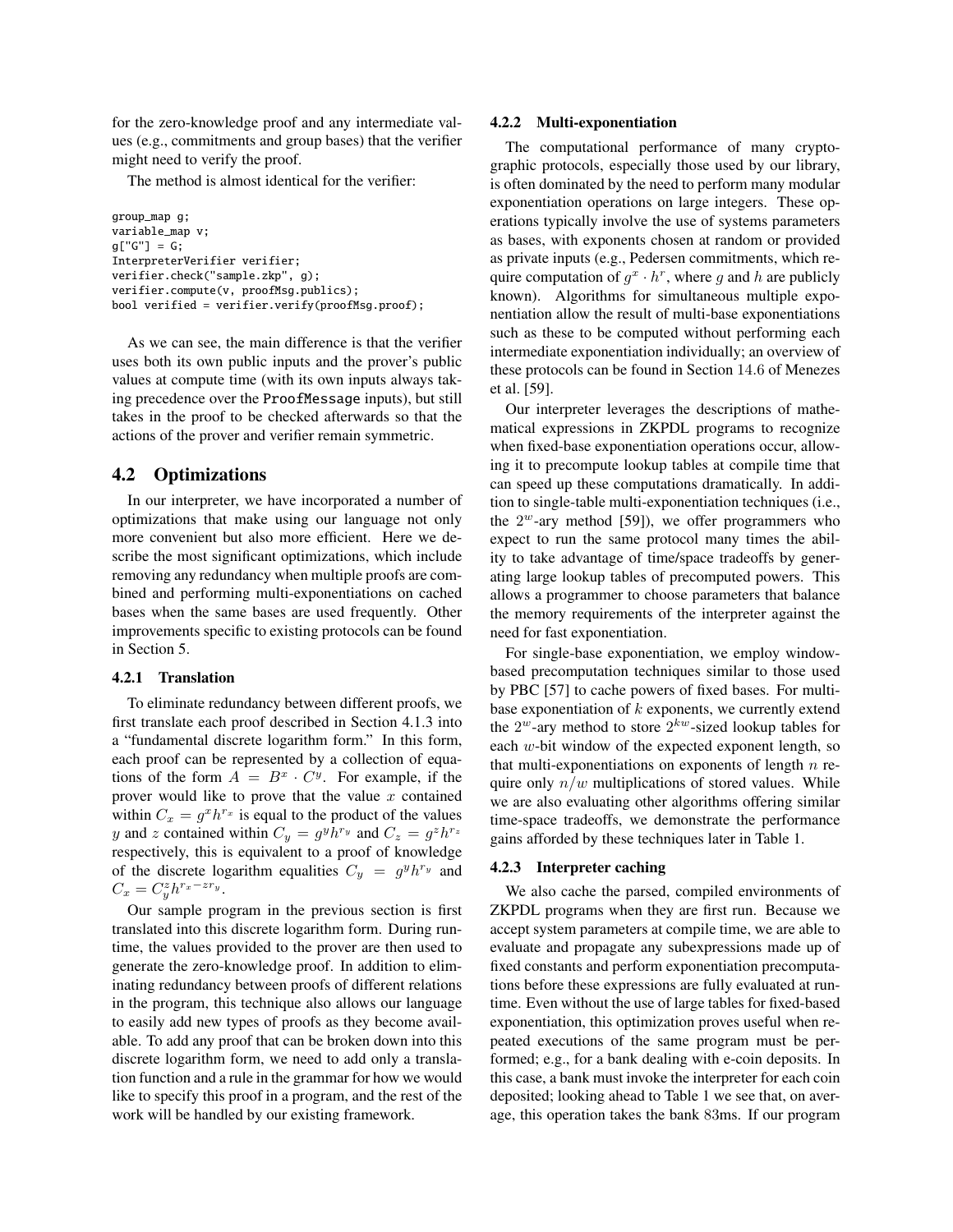were re-parsed each time, it would take an extra 10ms, as opposed to the fraction of a millisecond required to load a cached interpreter environment, saving the bank approximately 10% of computation time per transaction by avoiding parsing overhead.

## 5 Sample Programs and Performance

Using our language, we have written programs for a wide variety of cryptographic primitives, including blind signatures [25], verifiable encryption [28], and endorsed e-cash [27]. In the following sections, we provide our programs for these three primitives; in addition, performance benchmarks for all of them can be found at the end of the section.

## 5.1 CL signatures

Using our language, we have implemented the blind signature scheme due to Camenisch and Lysyanskaya [25]; as we will see in Section 5.3, CL signatures are integral to endorsed e-cash. Briefly, a *blind signature*, as introduced by Chaum [29], enables a signature issuer to sign a message without learning the contents of the message. A CL signature works in two main phases: an issuing phase, in which a user actually obtains the signature, and a proving phase, in which the user is able to prove (in zero-knowledge) to other users that he does in fact possess a valid CL signature.

The issuing phase is a one-round interaction between the recipient and the issuer, at the end of which the recipient obtains the blind signature on her message(s). Because the protocol is interactive, we present one program for each stage of the protocol. At the end of this first stage, the signature issuer will return a *partial signature* to the recipient, who will then use this signature to compute the full signature on the hidden message.

```
cl-recipient-proof.zkp
   computation:
     given:
        \texttt{group: pkGroup} = \texttt{&}\texttt{fprime}, \texttt{gprime}[1\texttt{:}L\texttt{+k}], \texttt{hprime}>exponents in pkGroup: x[1:L]
        integers: stat, modSize
     6 compute:
        random integer in [0.2^(modSize+stat)): vprime
        C := hprime^vprime * for(i, 1:L, *, gprime_i^x_i)
 \alpha10 proof:
11 given:
12 group: pkGroup = \langlefprime, gprime[1:L+k], hprime>
13 group: comGroup = \langle f, g, h, h1, h2 \rangle14 element in pkGroup: C
15 elements in comGroup: c[1:L]
16 \vert for(i, 1:L, commitment to x_i: c_i=g^x_i*h^r_i)
17 integer: 1 \times18 prove knowledge of:
19 integers: x[1:L]
20 exponents in comGroup: r[1:L]<br>exponent in pkGroup: vprime
        exponent in pkGroup: vprime
22 such that:
23 for(i, 1:1, range: (-(2^1 x-1)) \le x_i \le 2^1 x)
24 C = hprime^vprime * for(i, 1:L, gprime_i^x_i)<br>
25 for(i, 1:L, c_i = g^x_i * h^r_i)
```
Next, the issuer must prove the partial signature is computed correctly, as in the following program.

```
cl-issuer-proof.zkp
    computation:
       given:
          group: pkGroup = \langle f, g[1:L+k], h \rangle4 element in pkGroup: C
          exponents in pkGroup: x[1:k+L]
          integers: stat, modSize, lx
       compute:
          random integer in [0,2^(modSize+lx+stat)): vpp
          random prime of length lx+2: e
10 einverse := 1/e11 A := (f^*C^*h^{\wedge}vp p * for(i, L+1:k+L, *, g_i^*x_i))^{\wedge}e^{inverse}12
13 proof:
       given:
15 group: pkGroup = <f, g[1:L+k], h><br>elements in pkGroup: A. C
\begin{array}{c|c} 16 & \text{elements in pkGroup: A, C} \\ \hline 17 & \text{exponents in pkGroup: e.} \end{array}exponents in pkGroup: e, vpp, x[L+1:k]
\begin{array}{c|c} 18 & \text{prove knowledge of:} \\ \hline 19 & \text{exponents in pkGr} \end{array}exponents in pkGroup: einverse
\begin{array}{c|c}\n\text{20} & \text{such that:} \\
\text{21} & \text{A} = & \text{f}^* \text{C}\n\end{array}A = (f * C * h * vpp * for(i, L+1:k+L, *, g_i * x_i)) * einverse
```
Once the recipient obtains the partial signature, she can unblind it to obtain a full signature; this step completes the issuing phase.

Now, the owner of a CL signature needs a way to prove that she has a signature, without revealing either the signature or the values. To accomplish this, the prover first randomizes the CL signature and then attaches a zeroknowledge proof of knowledge that the randomized signature corresponds to the original signature on the committed message.

```
cl-possession-proof.zkp
   computation:
     given:
        group: pkGroup = <fprime, gprime[1:L+k], hprime>4 element in pkGroup: A
        exponents in pkGroup: e, v, x[1:L]
        integers: modSize, stat
      compute:
        random integers in [0,2^{\wedge}(\text{modSize+stat})): r, r_C
        vprime := v + r^*e10 Aprime := A * \text{hprime}11 \begin{bmatrix} \nc & -\n\end{bmatrix} h^r_C * for(i, 1:L, *, gprime_i^x_i)
12 D := for(i, L+1:L+k, * , gprime\_i)<br>
13 fCD := f * C * D14
15 proof:
16 given:
17 group: pkGroup = <fprime, gprime[1:L+k], hprime>
18 group: comGroup = <f, g, h, h1, h2>
19 elements in pkGroup: C, D, Aprime, fCD
20 elements in comGroup: c[1:L]
21 \vert for(i, 1:L, commitment to x_i: c_i=g^x_i*h^r_i)
|22| exponents in pkGroup: x[L+1:L+k]23 integer: 1_x_{24} prove knowledge of:
25 integers: x[1:L]26 exponents in comGroup: r[1:L]
27 exponents in pkGroup: e, vprime, r_C<br>28 such that:
      such that:
29 for(i, 1:L, range: (-(2^{\lambda}1_x - 1)) \le x_i \le 2^{\lambda}1_x)<br>
C = \text{hprime}^{\lambda}r_C \cdot \text{for}(i, 1:1, \cdot, \text{for } y, \text{prime}_i \cdot \text{for}(i))31 for(i, 1:L, c_i = g^x_i * h^r_i)
32 fCD = (Aprime^e) * hprime^(r_C - vprime)
```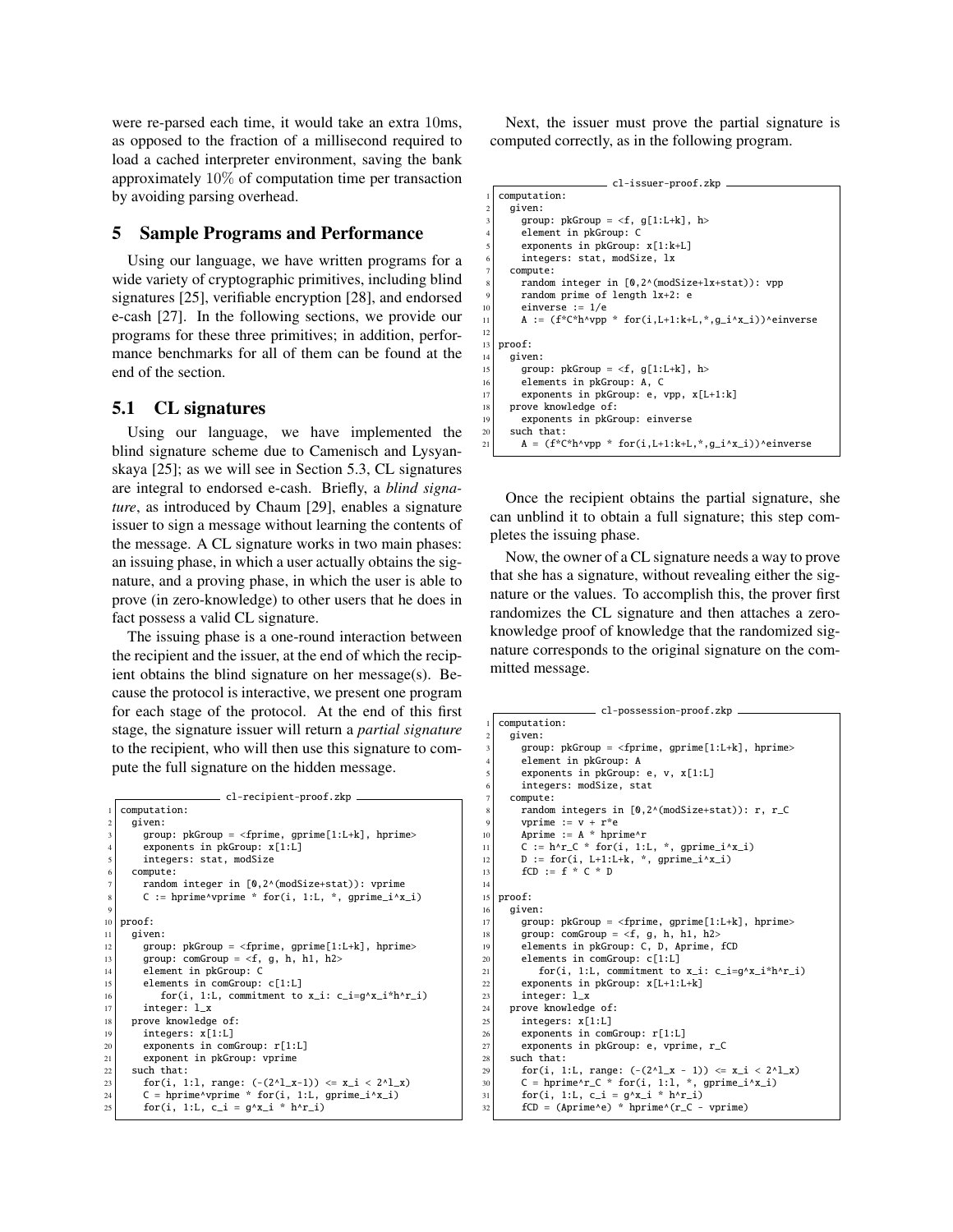## 5.2 Verifiable encryption

Briefly, verifiable encryption consists of a ciphertext under the public key of some trusted third party (in our case, the arbiter) and a zero-knowledge proof that the values inside the ciphertext satisfy some relation; this pair is often referred to as a *verifiable escrow*. Our implementation of verifiable encryption is based on the construction of Camenisch and Shoup [28]. The main use of verifiable encryption in e-cash is to allow a user to verifiably encrypt the opening of a commitment under the public key of the arbiter. A recipient of such a verifiable escrow can then verify that the encrypted values correspond to the opening of the commitment.

```
verifiable-encryption.zkp
    computation:
      given:
         group: secondGroup = \langle g[1:m], h>
         group: RSAGroup
         5 modulus: N
         6 group: G
 7 group: cashGroup = <f_3, gprime, hprime, f_1, f_2>
         exponents in G: x[1:m]
         elements in G: u[1:m], v, w
10 compute:
11 random integer in [0, N/4): s
12 random exponents in secondGroup: r[1:m]
13 for(i, 1:m, c_i := g_1^x * g_2^x;
14 Xprime := for(i, 1:m, *, g_i^* \times h^*s<br>
15 VSquared := v^*2vsquared := v^2|16| wsquared := w^217 for(i, 1:m, usquared_i := u_i^2)
18
19 proof:
20 given:
21 group: secondGroup = \lt g[1:m], h><br>aroup: G
         aroup: G
\begin{array}{c|c}\n 23 & \text{group: RSAGroup} \\
 24 & \text{modulus: N}\n\end{array}modulus: N
25 group: cashGroup = \leq f_3, gprime, hprime, f_1, f_2>
\begin{array}{c|c} 26 & \text{element in cashGroup: X} \\ 27 & \text{elements in secondGroup:} \end{array}elements in secondGroup: Xprime, c[1:m]
28 for(i,1:m,commitment to x_i: c_i=g_1^x_i*g_2^r_i)<br>29 elements in G: a[1:m]. b. d. e. f. usquared[1:m].
         elements in G: a[1:m], b, d, e, f, usquared[1:m],
\begin{array}{c|c} \text{30} & \text{vsquared, vsquared} \\ \hline \text{31} & \text{prove knowledge of:} \end{array}\begin{array}{c|c} \text{31} & \text{prove knowledge of:} \\ \text{integers: x[1;M],} \end{array}integers: x[1;M], r
\begin{array}{c|c}\n 33 \\
 34 \\
 45\n \end{array} exponents in second
34 \nvert exponents in secondGroup: r[1:m], s<br>35 such that:
      such that:
36 for(i, 1:m, range: -N/2 + 1 \le x_i \le N/2)
37 vsquared = f^{\wedge}(2*r)38 wsquared = (d * e^hhash)^(2*r)
39 \text{ for (i, 1:m, usquared_i = } b^*(2*x_i) * a_i^*(2*r))40 | X = for(i, 1:m, *, f_i^*, f_i^*Xprime = for(i, 1:m, *, g_i^*/x_i) * h^*s
```
# 5.3 E-cash

Electronic cash, or e-cash for short, was first introduced by Chaum [29] and can be thought of as the electronic equivalent of cash; i.e., an electronic currency that preserves users' anonymity, as opposed to electronic checks [31] or credit cards. We implement endorsed e-cash, due to Camenisch, Lysyanskaya, and Meyerovich [27] (which is an extension of compact ecash [22]), for two main reasons. Our first reason is that an endorsed e-coin can be split up into two parts, its endorsement and an unendorsed component; only with both of these parts can the coin be considered complete. As we will see in Section 6.2.1, this property enables efficient fair exchange. The second reason for choosing endorsed e-cash is that it is *offline*, which means the bank does not need to be active in every transaction; this significantly reduces the burden placed on the bank. Although the bank does not check the coin in every interaction, endorsed e-cash has the property that double-spenders (i.e., users who try to spend the same coin twice) can be caught by the bank at the time of deposit and punished accordingly. Because e-cash is meant to preserve privacy, however, a user is also guaranteed that unless she double spends a coin, her identity will be kept secret.

During the withdrawal phase of endorsed e-cash, a user contacts the bank. Before withdrawing, the user will have registered with the bank by storing a commitment. In order to prove her identity, then, the user will provide a proof that she knows the opening of the registered commitment. This can be accomplished using the following simple program:

```
user-id-proof.zkp
1 proof:
  given:
     group: cashGroup = \langle f,g,h,h1,h2\rangle4 elements in cashGroup: A, pk_u
       commitment to sk_u: A = g^x - k^x + h^xprove knowledge of:
     exponents in cashGroup: sk_u, r_u
  such that:
    pk\_u = g^sk_u
     A = g^k s k u * h^r u
```
Once the bank has verified this proof, the user and the bank will run a protocol to obtain a CL signature (using the programs we saw in Section 5.1) on the user's identity and two pseudo-random function seeds. These private values and the signature on them define a wallet that contains  $W$  coins (where  $W$  is a system-wide public parameter).

When a user wishes to spend one of her coins, she splits it up into its unendorsed part and the endorsement. She then sends the unendorsed component to a merchant and proves it is valid. If the merchant then sends her what she wanted to buy, she will follow up with the endorsement to complete the coin and the transaction is complete. The following program is used for proving the validity of a coin.

```
coin-proof.zkp
   computation:
    given:
       group: cashGroup = \langle f, g, h, h1, h2 \rangleexponents in cashGroup: s, t, sk_u
       integer: J
     compute:
       random exponents in cashGroup: r_B, r_C, r_D, x1,
                                        x2, r_y, R
       alpha := 1 / (s + 1)beta := 1 / (t + J)11 C := g \wedge s * h \wedge r_C
```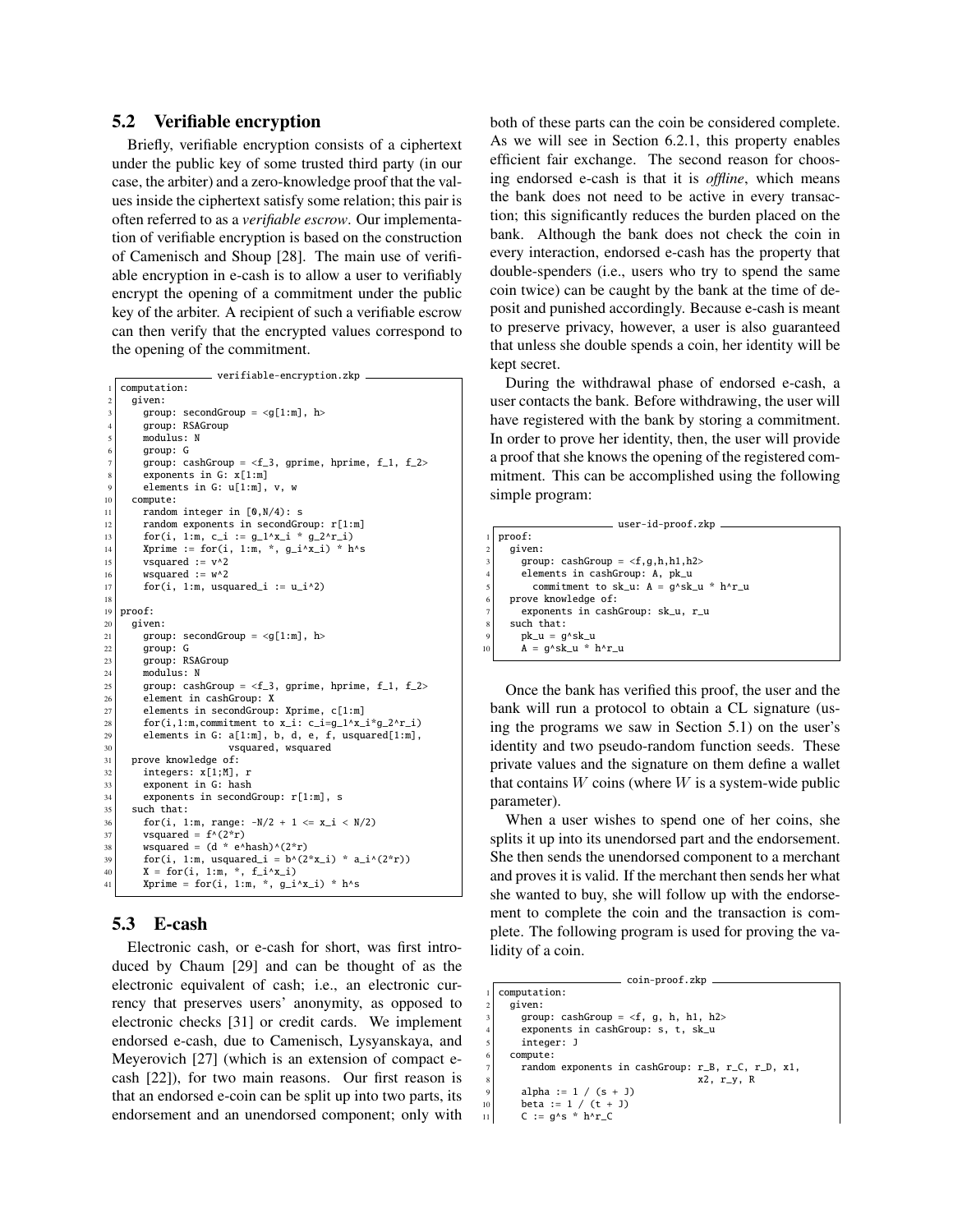```
12 D := q^{\wedge}t * h^{\wedge}r_D13 y := h1^x * h2^x2 * f^r14 B := g^sk_u * h^r_B
\begin{bmatrix} 15 \\ 15 \end{bmatrix} S := g^alpha * g^x1
16 T := g^x \cdot \text{Sk}_u * (g^x \cdot R)^xbeta * g^x2
17
18 proof:
19 given:
20 group: cashGroup = \langle f, g, h, h1, h2 \rangle21 elements in cashGroup: y, S, T, B, C, D
22 commitment to sk_u: B = g^sk_u * h^r_B<br>
commitment to s: C = g^s * h^r_C
24 commitment to t: D = 9^{\lambda}t * h^{\lambda}r_D25 integer: J
26 prove knowledge of:
27 exponents in cashGroup: x1, x2, r_y, sk_u, alpha,
28 beta, s, t, r_B, r_C, r_D, R
29 such that:
30 y = h1^x1 * h2^x2 * f^r-y31 S = g^alpha * g^x1
32 T = g^sk_u * (g^R)^beta * g^x2<br>33 g = (g^J * C)^alpha * h^(-r_C / (s+J))
        g = (g^2)^* D beta * h^(-r_D / (t+J))
```
## 5.4 Performance

Here we measure the communication and computational resources used by our system when running each of the programs above. The benchmarks presented in Table 1 were collected on a MacBook Pro with a 2.53GHz Intel Core 2 Duo processor and 4GB of RAM running OS X 10.6; we therefore expect that these results will reflect those of a typical home user with no special cryptographic hardware support.

As for speed, caching exponents of fixed bases results in a significant performance increase, making it an important optimization for applications that require repeated protocol executions. The only caveat is that the exponent cache required for complex protocols can grow to hundreds of megabytes (using faster-performing parameters), and so our library allows users to choose whether to use caching, and if so how much of the cache should be used by this optimization.

The time taken for the higher-level protocols provides a clear view of the complexity of each protocol. For example, the marked difference between the time required to generate a CL issuer proof and a CL possession proof can be attributed to the fact that a CL issuer proof requires proving only one discrete log relation, while a CL possession proof on three private values requires three range proofs and five more discrete log relations.

Table 1 also shows that verifiable encryption is by far the biggest bottleneck, requiring almost three times as much time to compute as any other step. As seen in the program in Section 5.2, there is one range proof performed for each value contained in the verifiable escrow. In order to perform a range proof, the value contained in the range must be decomposed as a sum of four squares [66]. Because the values used in our verifiable encryption program are much larger than the ones used in CL signatures (about 1024 vs. 160 bits, to get 80-bit security for both), this decomposition often takes considerably more time for verifiable encryption than it does for CL signatures. Furthermore, since the values being verifiably encrypted are different each time, caching the decomposition of the values wouldn't be of any use.

A final observation on computational performance is that proving possession of a CL signature completely dominates the time required to prove the validity of a coin, since the timings for the two proofs are within milliseconds. This suggests that the only way to significantly improve the performance of e-coins and verifiable encryption would be to develop more efficient techniques for range proofs (which has in fact been the subject of some recent cryptographic research [49, 19, 68]).

In terms of proof size, range proofs are much larger than proofs for discrete logarithms or multiplication. This is to be expected, as translating a range proof into discrete logarithm form (as described in Section 4.2) requires eleven equations, whereas a single DLR proof requires only one, and a multiplication proof requires two.

#### 6 Implementation of Cashlib

Using the primitives described in the previous section, we wrote a cryptographic library designed for optimistic fair exchange protocols. Fair exchange [32] involves a situation in which a buyer wants to make sure that she doesn't pay a merchant unless she gets what she is buying, while the merchant doesn't want to give away his goods unless he is guaranteed to be paid. It is known that fair exchange cannot be done without a trusted third party [63], but *optimistic* fair exchange [3, 4] describes the cases in which the trusted third party has to get involved only in the case of a dispute.

The library was written in C++ and consists of approximately 11000 lines of code in addition to the interpreter. A previous version of the library in which all the protocols and proofs were hand-coded (i.e., the interpreter was not used) consisted of approximately 20000 lines of code, meaning that the use of roughly 400 lines of ZKPDL was able to replace 9000 lines of our original C++ code (and, as we will see, make our operations more efficient as well).

## 6.1 Endorsed e-cash

A description of endorsed e-cash can be found in Section 5.3; the version used in our library, however, contains a number of optimizations. Just as with real cash, we now allow for different coin denominations. Each coin denomination corresponds to a different bank public key, so once the user requests a certain denomination, the wallet is then signed using the corresponding public key. A coin generated from such a wallet will verify only when the same public key of the bank is used, and thus the merchant can check for himself the denomination of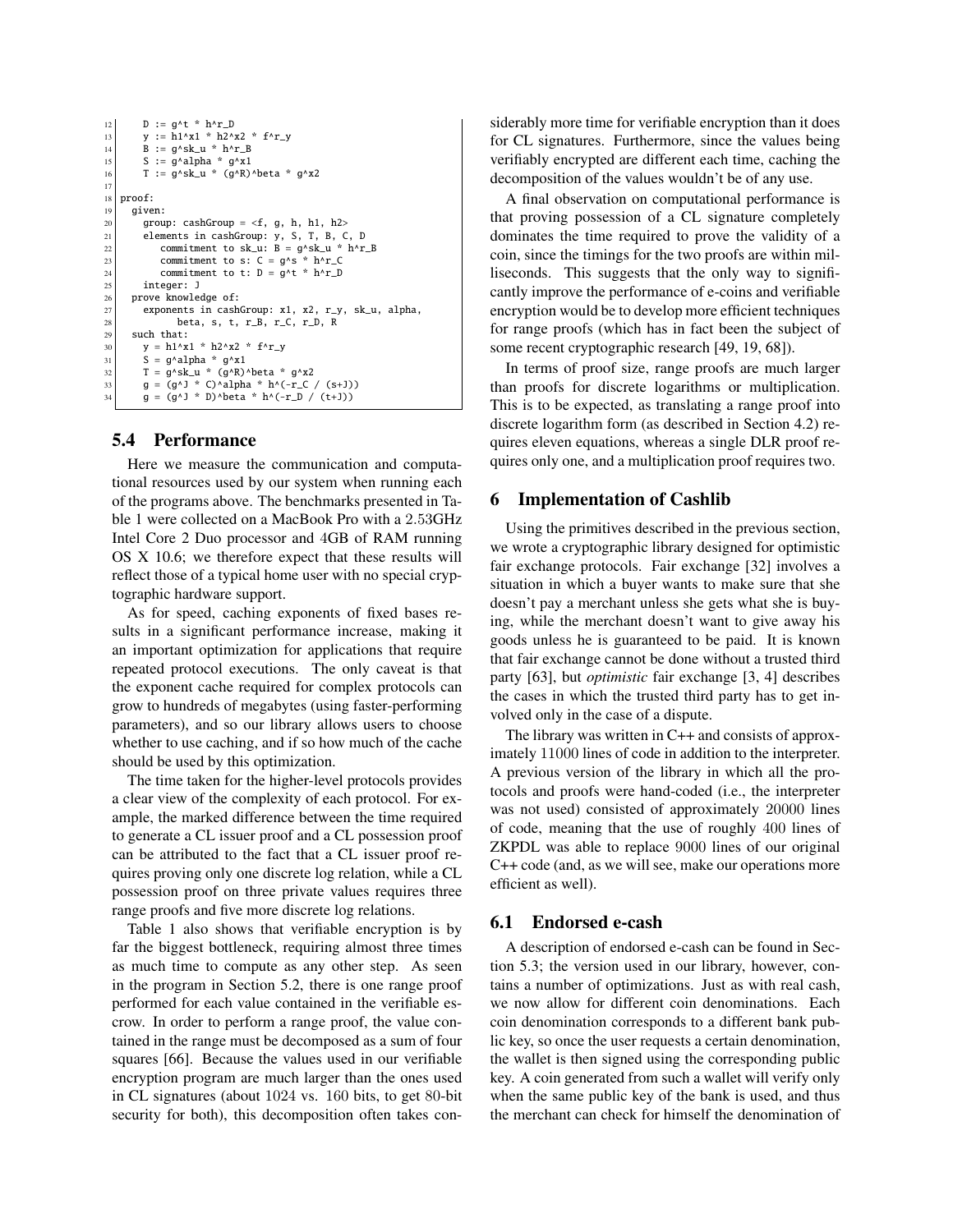|                       | Prover (ms) |         | Verifier (ms) |         | Proof size | Cache size | Multi-exps |          |
|-----------------------|-------------|---------|---------------|---------|------------|------------|------------|----------|
| Program type          | With cache  | Without | With cache    | Without | (bytes)    | (Mbytes)   | Prover     | Verifier |
| DLR proof             | 3.07        | 3.08    | 1.26          | 1.25    | 511        |            | $\sim$     |          |
| Multiplication proof  | 2.03        | 4.07    | 1.66          | 2.32    | 848        | 33.5       | 8          |          |
| Range proof           | 36.36       | 74.52   | 21.63         | 31.54   | 5455       | 33.5       | 31         |          |
| CL recipient proof    | 119.92      | 248.31  | 70.76         | 112.13  | 19189      | 134.2      | 104        | 39       |
| CL issuer proof       | 7.29        | 7.38    | 1.73          | 1.73    | 1097       |            |            |          |
| CL possession proof   | 125.89      | 253.17  | 78.19         | 117.67  | 19979      | 134.2      | 109        | 40       |
| Verifiable encryption | 416.09      | 617.61  | 121.87        | 162.77  | 24501      | 190.2      | 113        | 42       |
| Coin                  | 134.37      | 271.34  | 83.01         | 121.83  | 22526      | 223.7      | 122        | 45       |

Table 1: Time (in milliseconds) and size (in bytes) required for each of our proofs, averaged over twenty runs. Timings are considered from both the prover and verifier sides, as are the number of multi-exponentiations, and are considered both with and without caching for fixed-based exponentiations; the size of the cache is also measured (in megabytes). As we can see, using caching results on average in a 48% speed improvement for the prover, and a 31% improvement for the verifier.

the coin.

The program in Section 5.3 also reflects our decision to randomize the user's spending order rather than having them perform a range proof that the coin index was contained within the proper range. As the random spending order does not reveal how many coins are left in the wallet, the user's privacy is still protected even though the index is publicly available. Furthermore, because range proofs are slow and require a fair amount of space (see Table 1 for a reminder), this optimization resulted in coins that were 20% smaller and 21% faster to generate and verify.

Finally, endorsed e-cash requires a random value contributed by both the merchant and the user. Since e-coin transactions should be done over a secure channel, in practice we expect that SSL connections will be used between the user and the merchant. One useful feature of an SSL connection is that it already provides both parties with shared randomness, and thus this randomness can be used in our library to eliminate the need for a redundant message.

# 6.2 Buying and Bartering

Our library implements two efficient optimistic fair exchange protocols for use with e-cash. Belenkiy et al. [10] provide a *buy* protocol for exchanging a coin with a file, while Küpçü and Lysyanksaya [52] provide a *barter* protocol for exchanging two files or blocks. The two protocols serve different purposes (buy vs. barter) and so we have implemented both.

Two of the main usage scenarios of fair exchange protocols are e-commerce and peer-to-peer file sharing [10]. In e-commerce, one needs to employ a buy protocol to ensure that both the user and the merchant are protected; the user receives her item while the merchant receives his payment. In a peer-to-peer file sharing scenario, peers exchange files or blocks of files. In this setting, it is more beneficial to barter for the blocks than to buy them one at a time; for an exchange of  $n$  blocks, buying all the blocks requires  $O(n)$  verifiable escrow operations (which, as discussed in Section 5.4, are quite costly), whereas bartering for the blocks requires only one such operation, regardless of the number of blocks exchanged.

Although the solution might seem to be to barter all the time and never buy, Belenkiy et al. suggest that both protocols are useful in a peer-to-peer file sharing scenario. Peers who have nothing to offer but would still like to download can offer to buy the files, while peers who would like only to upload and have no interest in downloading can act as the merchant and earn e-cash. Due to the resource considerations mentioned above, however, bartering should always be used if possible.

Because peers do not always know beforehand if they want to buy or barter for a file, we have modified the buy protocol to match up with the barter protocol in the first two messages. This modification, as well as outlines of both the protocols, can be seen in Figure 3. We further modified both protocols to let them exchange multiple blocks at once, so that one block of the fair exchange protocol might correspond to multiple blocks of the underlying file.

We give an overview of each protocol below, with the optimizations we have added. We have also implemented the trusted third parties (the bank and the arbiter) necessary for e-cash and fair exchange. Although we do not describe in detail the resolution and bank interaction protocols, these can be found in the original papers [10, 52] and we provide performance benchmarks for the bank in Table 2.

#### 6.2.1 Buying

The modified buy protocol is depicted on the left in Figure 3, although we also allow for the users to participate in the original buy protocol (in which the messages appear in a slightly different order). To initiate the modified buy protocol, the buyer sends a "setup" message, which consists of an unendorsed coin and a verifiable escrow on its corresponding endorsement. Upon receiving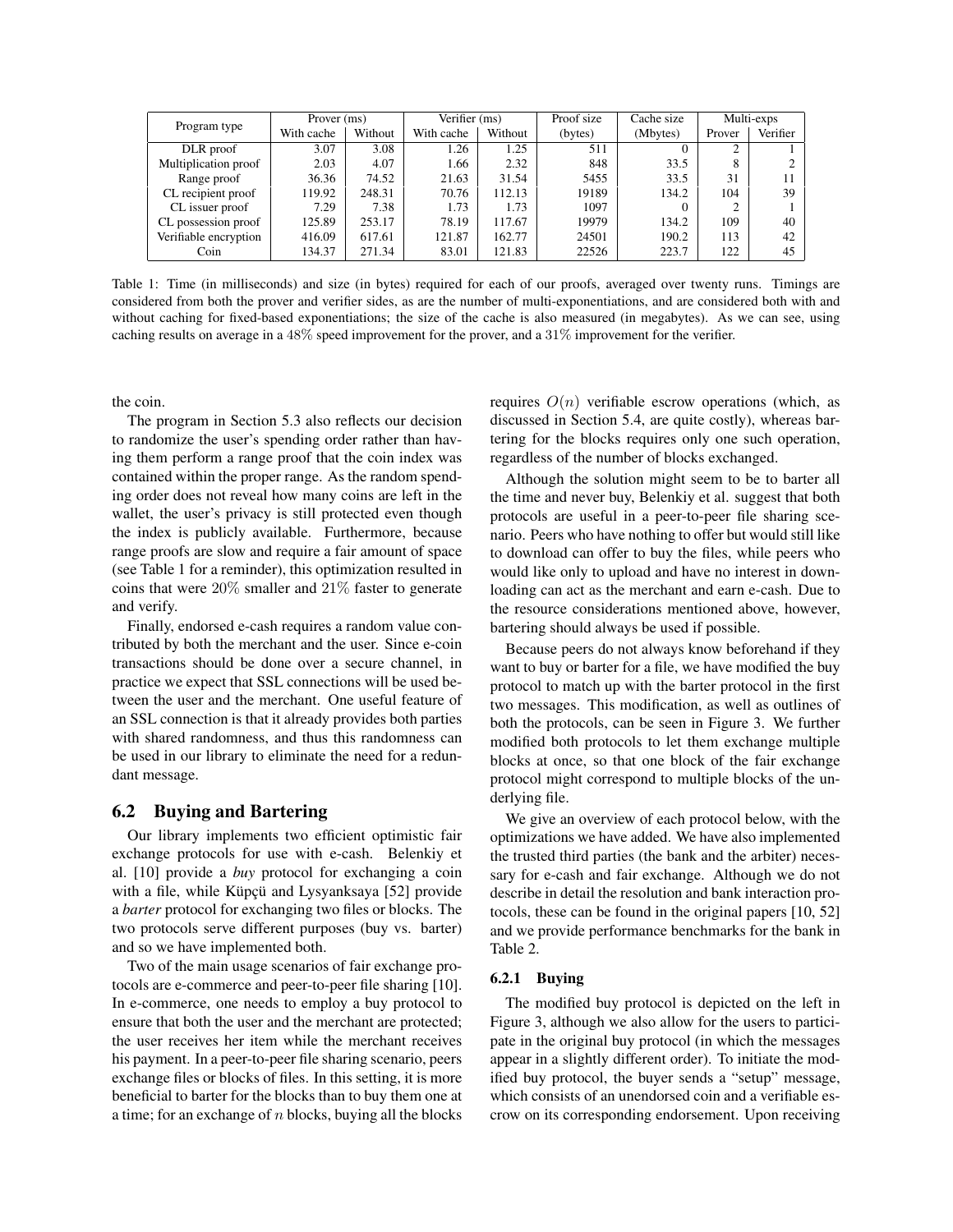

Figure 3: This figure provides outlines of both our buy and barter protocols [10, 52]. Until the decision to buy or barter, the two protocols are identical; the main difference is that in a buy protocol, the setup message must be sent for each file exchange, which results in a linear efficiency loss as compared to bartering.

this message, the seller will use the programs in Section 5 to check the validity of the coin and the escrow. If these proofs verify, the seller will proceed by sending back an encrypted version of his file (or file block). Upon receiving this ciphertext, the buyer will store it (and a Merkle hash of it, for use with the arbiter in case the protocol goes wrong later on) and send back a contract, which consists of a hash of the seller's file and some session information. The seller will check this contract and, if satisfied with the details of the agreement, send back its decryption key. The buyer can then use this key to decrypt the ciphertext it received in the second message of the protocol. If the decryption is successful, the buyer will send back his endorsement on the coin. If in these last steps either party is unsatisfied (for example, the file does not decrypt or the endorsement isn't valid for the coin from the setup message), they can proceed to contact the arbiter and run resolution protocols [10].

#### 6.2.2 Bartering

This protocol is depicted on the right in Figure 3; because the first two messages of the barter protocol (the setup message and the encrypted data) are identical to those in the buy protocol described in the previous section, we do not describe them again here and instead jump directly to the third message. Because bartering involves an exchange of data, the initiator will respond to the receipt of the ciphertext with a ciphertext of her own, corresponding to an encryption of her file. She will also send a contract, which is similar to the buy contract but also contains hash information for her file. The responder will then check this contract as the seller did in the buy protocol, and if satisfied with the agreement will send back his decryption key. If the ciphertext decrypts correctly (i.e., decrypts to the file described in the contract) then the initiator can respond in turn with her own decryption key. If this decryption key is also valid, both parties have successfully obtained the desired files and the barter protocol can be considered complete. If neither party had to contact the arbiter (for similar reasons as in the buy protocol; i.e., a file did not decrypt correctly) then they are free to engage in future barter protocols without the overhead of an additional setup message. Otherwise, they need to resolve with the arbiter [52].

## 6.3 Library performance

In Table 2, we can see the computation time and size complexity for the steps described above, as well as computation and communication overhead for the withdraw and deposit protocols involving the bank. The numbers in the table were computed on the same computer as those in Section 5.4.

The numbers in Table 2 clearly demonstrate our earlier observation that bartering is considerably more efficient than buying, both in terms of computation and communication overhead. The setup message for both buying and bartering takes about 600ms to generate and approximately 46kB of space. In contrast, the rest of the barter protocol takes very little time; on the order of milliseconds for both parties (and about 1.5kB of total overhead).

In addition, we consider the same protocols run using a previous "naïve" version of our library, which provided the same e-cash API and employed some multiexponentation optimizations, but did not use ZKPDL. Using the optimizations available to the interpreter is considerably faster over our previous approach, meaning that our interpreter has not only made developing our protocols more convenient, but has also helped to improve efficiency.

## 7 Related work

Similar to our approach, FairPlayMP [14] (and its predecessor, FairPlay [58]) provides a language-based system for secure multi-party computation, allowing multiple parties to jointly compute a function on private inputs while revealing nothing but the resulting value. At the heart of FairPlayMP is a programming language, SFDL 2.0 (short for Secure Function Definition Language), that allows programmers to specify a multi-party computation. The authors provide a compiler that transforms SFDL programs into boolean circuits, and an engine that securely evaluates these circuits and distributes the resulting values among the involved parties. Although this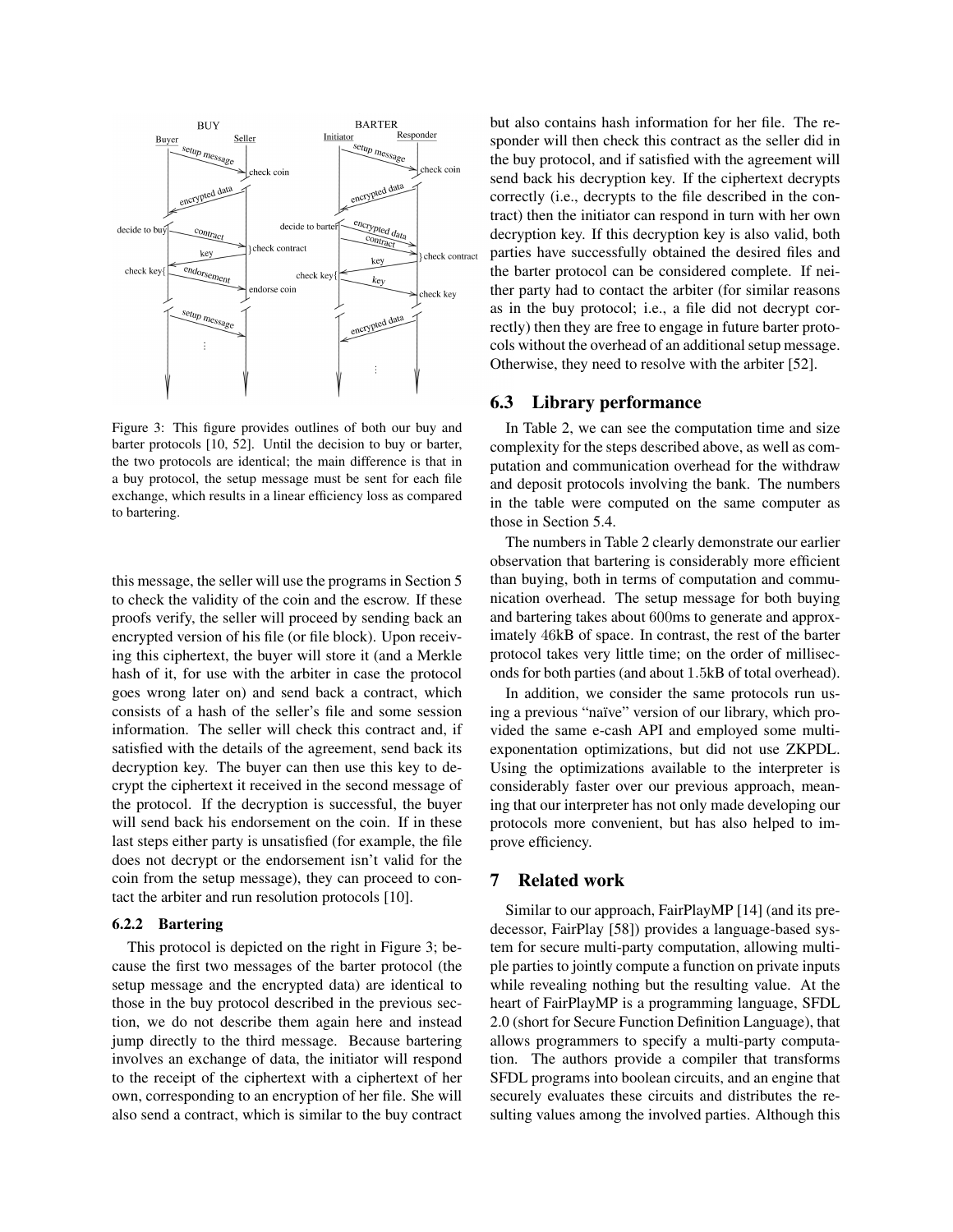| Operation                      | Time (ms) | "Naïve" time (ms) | Size(B) |  |
|--------------------------------|-----------|-------------------|---------|--|
| Withdraw (user)                | 126.35    | 290.79            | 20093   |  |
| Withdraw (bank)                | 83.36     | 140.02            | 1167    |  |
| Deposit (bank)                 | 82.11     | 128.36            | 22526   |  |
| Buying a block (buyer)         | 628.49    | 901.04            | 47286   |  |
| Buying a block (seller)        | 211.89    | 275.94            | 203     |  |
| Barter setup message           | 608.29    | 881.32            | 46934   |  |
| Checking setup message         | 210.61    | 276.98            | n/a     |  |
| Barter after setup (initiator) | 18.02     | 18.28             | 1280    |  |
| Barter after setup (responder) | 1.11      | 1.18              | 204     |  |

Table 2: Average time required and network overhead, in milliseconds and bytes respectively, for each stage in our e-cash implementation. The timings were averaged over twenty runs, and caching and compression optimizations were used. For the naïve timings, an older version of the library was used, which uses some multi-exponentation optimization techniques but not the interpreter; we can see a clear improvement when using ZKPDL. Parameters were used to provide a security level of 80 bits (160-bit SHA-1 hashing, 128-bit AES encryption, 1024-bit RSA moduli, and 1024-bit DSA signatures).

is a very useful tool, it uses generic circuit techniques, and thus from an efficiency standpoint it is often more desirable to develop a multi-party computation scheme specific to the intended application.

IBM's Idemix project [20, 15] has independently developed a library for zero-knowledge proofs and anonymous credentials using Java; their library provides a system for obtaining, proving, and verifying anonymous credentials for use in a privacy-preserving identity systems. While Idemix and our work both provide implementations of anonymous credentials and CL signatures, our focus on efficient, repeated executions of ecash transactions has led us to pursue our languagebased strategy and develop a performance-optimized interpreter, unlike the Idemix implementation. The CACE project, independent of our efforts, has also designed a high-level language for zero-knowledge protocols; their work has focused on a compiler that can output implementation and  $\Delta E$ <sub>F</sub>X code from these descriptions [6, 5], and automatically check the soundness of compiled protocols using theorem proving techniques [1].

There are also compilers available [16, 7] for the generation of proofs of security and correctness for cryptographic protocols. While this is an interesting and important area of research, these tools largely focus on static analysis of protocols rather than performance. Perhaps more similar to our work, the languages Cryptol [54] and Stupid [53] provide a simple interface for developing low-level implementations of cryptographic primitives (such as hash functions) which can then be analyzed and translated into native code on different platforms.

## 8 Conclusions and Future Work

In this paper we have introduced a language for generating (and verifying) widely-used zero-knowledge proofs of knowledge. Through sample programs, we have demonstrated how our language is used to express advanced cryptographic primitives such as blind signatures, verifiable encryption, and endorsed e-cash. We presented optimizations provided by our language's interpreter and have shown they provide significant benefit.

Atop our language framework, we built a library that provides optimistic fair exchange protocols based on electronic cash. We have further presented optimizations for the protocols provided by Cashlib and argued for their practicality in network-based applications.

Much future work is possible for the ZKPDL language and interpreter. There are many other cryptographic primitives which could be incorporated into the language (e.g., encryption, signatures, hash functions), and other zero-knowledge protocols that could be added as relations (e.g., alternate and "fuzzy" schemes for range proofs). Incorporating these primitives, perhaps by allowing for subroutines and the composability of ZKPDL programs, would allow our library to be more easily extended and potentially have applicability to a broader range of secure systems. The analysis of ZKPDL programs—e.g., to automatically verify protocols and identify security errors through type analysis or formal verification techniques—provides another interesting area of study.

For increased performance on multicore architectures, we are working on analyzing dependencies among the expressions evaluated by our interpreter. The simplicity of our language, e.g., in compute blocks, allows a coarse-grained approach, as the only dependencies that arise between lines of ZKPDL are from variables which have been declared and assigned in previous lines.

Finally, in terms of extending Cashlib, to improve a bank's efficiency it might also be possible to speed up coin verification time by supporting batch verification techniques [23, 40] for CL signatures; we leave this as one of many interesting open problems.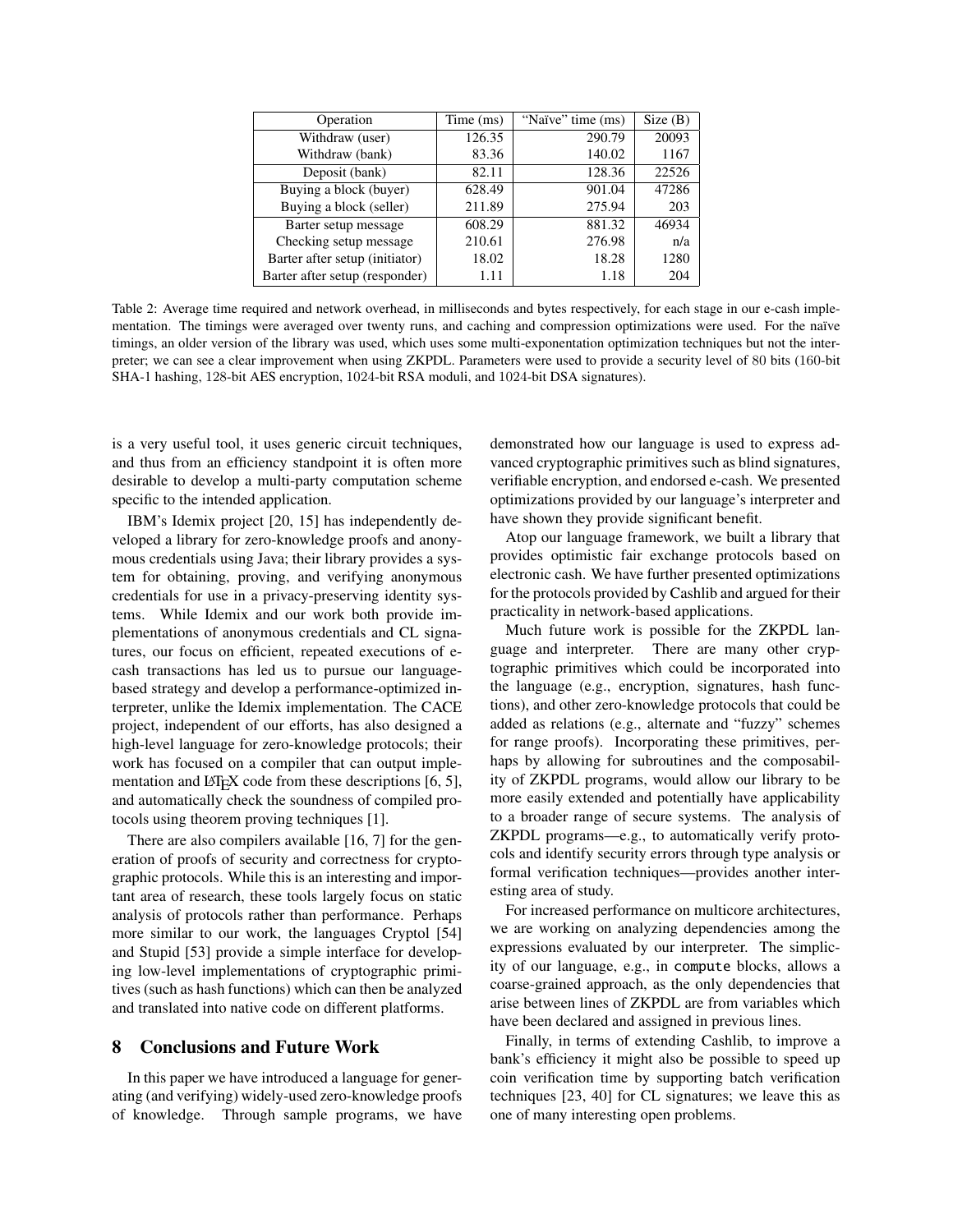# Acknowledgments

We gratefully acknowledge George Danezis, our shepherd, and our anonymous reviewers for their valuable feedback on earlier versions of this paper. We also would like to thank Gabriel Bender and Alex Hutter for their work developing earlier versions of Cashlib, as well as Carleton Coffrin for his assistance with ANTLR. This work is supported in part by NSF CyberTrust grant 0627553.

## References

- [1] ALMEIDA, J. B., BANGERTER, E., BARBOSA, M., KRENN, S., SADEGHI, A.-R., AND SCHNEIDER, T. A certifying compiler for zero-knowledge proofs of knowledge based on sigmaprotocols. In *ESORICS '10* (2010).
- [2] ANDROULAKI, E., RAYKOVA, M., SRIVATSAN, S., STAVROU, A., AND BELLOVIN, S. PAR: payment for anonymous routing. In *Privacy Enhancing Technologies Symposium (PETS)* (2008), vol. 5134 of *Lecture Notes in Computer Science*, Springer-Verlag, pp. 219–236.
- [3] ASOKAN, N., SHOUP, V., AND WAIDNER, M. Optimistic fair exchange of digital signatures. In *Proc. Eurocrypt '98* (1998), vol. 1403 of *Lecture Notes in Computer Science*, Springer-Verlag, pp. 591–606.
- [4] AVOINE, G., AND VAUDENAY, S. Optimistic fair exchange based on publicly verifiable secret sharing. In *ACISP* (2004), vol. 3108 of *Lecture Notes in Computer Science*, Springer-Verlag, pp. 74–85.
- [5] BANGERTER, E., BARZAN, S., KRENN, S., SADEGHI, A.-R., SCHNEIDER, T., AND TSAY, J.-K. Bringing zero-knowledge proofs of knowledge to practice. In *17th International Workshop on Security Protocols* (2009).
- [6] BANGERTER, E., CAMENISCH, J., KRENN, S., SADEGHI, A.-R., AND SCHNEIDER, T. Automatic generation of sound zero-knowledge protocols. Cryptology ePrint Archive, Report 2008/471, 2008. http://eprint.iacr.org/2008/471.
- [7] BARBOSA, M., NOAD, R., PAGE, D., AND SMART, N. First steps toward a cryptography-aware language and compiler. Cryptology ePrint Archive, Report 2005/160, 2005. http://eprint. iacr.org/2005/160.
- [8] BELENKIY, M., CAMENISCH, J., CHASE, M., KOHLWEISS, M., LYSYANSKAYA, A., AND SHACHAM, H. Delegatable anonymous credentials. In *Proc. Crypto '09* (2009), vol. 5677 of *Lecture Notes in Computer Science*, Springer-Verlag, pp. 108– 125.
- [9] BELENKIY, M., CHASE, M., ERWAY, C., JANNOTTI, J., KÜPÇÜ, A., AND LYSYANSKAYA, A. Incentivizing outsourced computation. In *NetEcon* (2008), pp. 85–90.
- [10] BELENKIY, M., CHASE, M., ERWAY, C., JANNOTTI, J., KÜPÇÜ, A., LYSYANSKAYA, A., AND RACHLIN, E. Making P2P accountable without losing privacy. In *WPES* (2007), ACM, pp. 31–40.
- [11] BELENKIY, M., CHASE, M., KOHLWEISS, M., AND LYSYAN-SKAYA, A. Non-interactive anonymous credentials. In *Proc. 5th Theory of Cryptography Conference (TCC)* (2008), pp. 356–374.
- [12] BELLARE, M., AND GOLDREICH, O. On defining proofs of knowledge. In *Proc. Crypto '92* (1992), vol. 740 of *Lecture Notes in Computer Science*, Springer-Verlag, pp. 390–420.
- [13] BELLARE, M., AND ROGAWAY, P. Random oracles are practical: a paradigm for designing efficient protocols. In *ACM Conference*

*on Computer and Communications Security (CCS) '93* (1993), pp. 62–73.

- [14] BEN-DAVID, A., NISAN, N., AND PINKAS, B. FairplayMP: a system for secure multi-party computation. In *ACM Conference on Computer and Communications Security (CCS) '08* (2008), pp. 257–266.
- [15] BICHSEL, P., BINDING, C., CAMENISCH, J., GROSS, T., HEYDT-BENJAMIN, T., SOMMER, D., AND ZAVERUCHA, G. Cryptographic protocols of the identity mixer library, v. 1.0. IBM Research Report RZ3730, 2009.
- [16] BLANCHET, B., AND POINTCHEVAL, D. Automated security proofs with sequences of games. In *Proc. Crypto '06* (2006), vol. 4117 of *Lecture Notes in Computer Science*, Springer-Verlag, pp. 537–554.
- [17] BLUM, M., DE SANTIS, A., MICALI, S., AND PERSIANO, G. Non-interactive zero-knowledge. *SIAM Journal of Computing 20*, 6 (1991), 1084–1118.
- [18] BOUDOT, F. Efficient proofs that a committed number lies in an interval. In *Proc. Eurocrypt '00* (2000), vol. 1807 of *Lecture Notes in Computer Science*, Springer-Verlag, pp. 431–444.
- [19] CAMENISCH, J., CHAABOUNI, R., AND ABHI SHELAT. Efficient protocols for set membership and range proofs. In *Proc. Asiacrypt '08* (2008), pp. 234–252.
- [20] CAMENISCH, J., AND HERREWEGHEN, E. V. Design and implementation of the idemix anonymous credential system. In *ACM Conference on Computer and Communications Security (CCS) '02* (2002), ACM, pp. 21–30.
- [21] CAMENISCH, J., HOHENBERGER, S., KOHLWEISS, M., LYSYANSKAYA, A., AND MEYEROVICH, M. How to win the clonewars: efficient periodic n-times anonymous authentication. In *ACM Conference on Computer and Communications Security (CCS) '06* (2006), pp. 201–210.
- [22] CAMENISCH, J., HOHENBERGER, S., AND LYSYANSKAYA, A. Compact e-cash. In *Proc. Eurocrypt '05* (2005), vol. 3494 of *Lecture Notes in Computer Science*, Springer-Verlag, pp. 302– 321.
- [23] CAMENISCH, J., HOHENBERGER, S., AND PEDERSEN, M. Ø. Batch verification of short signatures. In *Proc. Eurocrypt '07* (2007), vol. 4515 of *Lecture Notes in Computer Science*, Springer-Verlag, pp. 246–263.
- [24] CAMENISCH, J., AND LYSYANSKAYA, A. An efficient system for non-transferable anonymous credentials with optional anonymity revocation. In *Proc. Eurocrypt '01* (2001), vol. 2045 of *Lecture Notes in Computer Science*, Springer-Verlag, pp. 93– 118.
- [25] CAMENISCH, J., AND LYSYANSKAYA, A. A signature scheme with efficient protocols. In *Proc. SCN '02* (2002), vol. 2576 of *Lecture Notes in Computer Science*, Springer-Verlag, pp. 268– 289.
- [26] CAMENISCH, J., AND LYSYANSKAYA, A. Signature schemes and anonymous credentials from bilinear maps. In *Proc. Crypto '04* (2004), vol. 3152 of *Lecture Notes in Computer Science*, Springer-Verlag, pp. 56–72.
- [27] CAMENISCH, J., LYSYANSKAYA, A., AND MEYEROVICH, M. Endorsed e-cash. In *IEEE Symposium on Security and Privacy* (2007), pp. 101–115.
- [28] CAMENISCH, J., AND SHOUP, V. Practical verifiable encryption and decryption of discrete logarithms. In *Proc. Crypto '03* (2003), vol. 2729 of *Lecture Notes in Computer Science*, Springer-Verlag, pp. 126–144.
- [29] CHAUM, D. Blind signatures for untraceable payments. In *Proc. Crypto '82* (1982), Lecture Notes in Computer Science, Springer-Verlag, pp. 199–203.